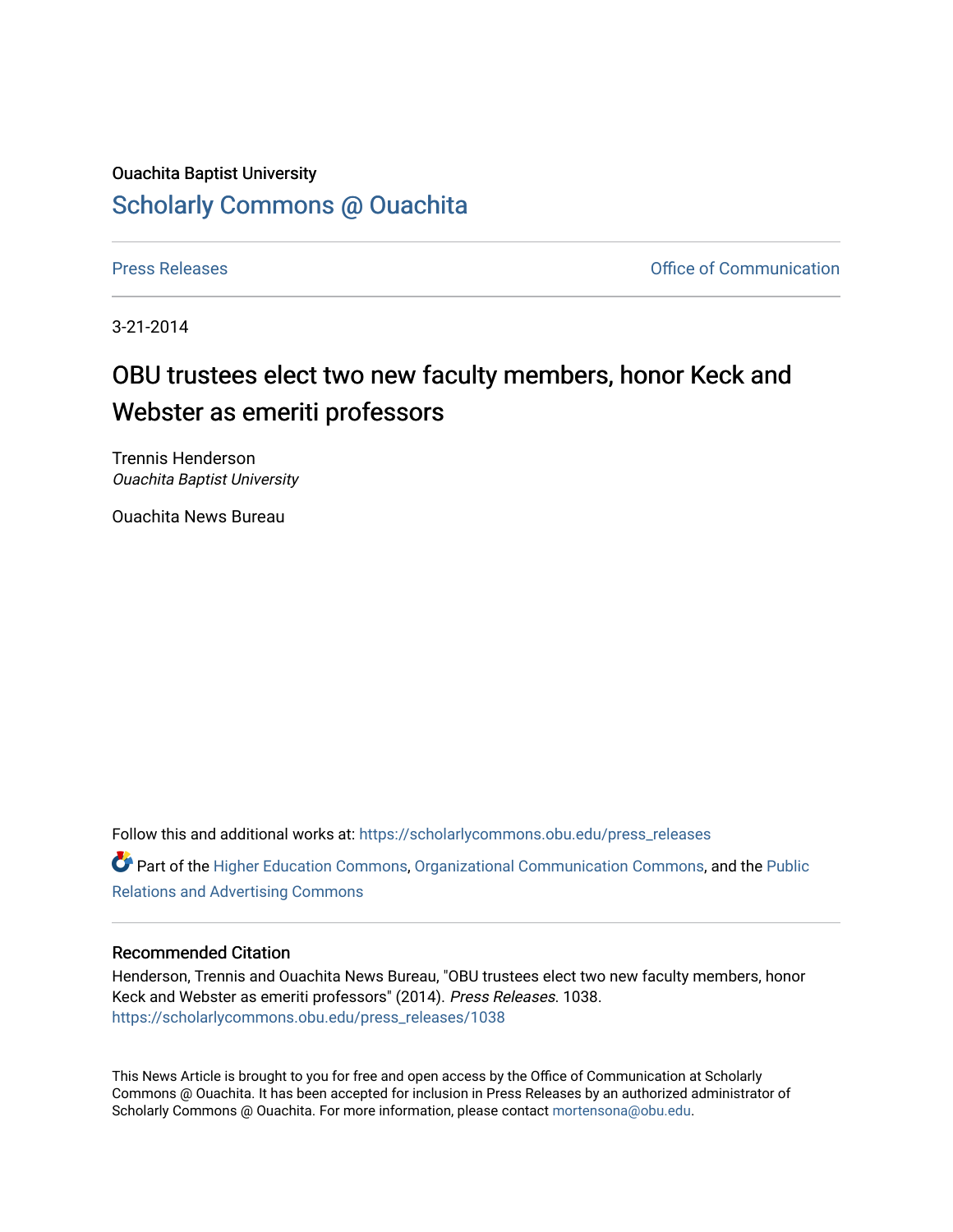

**OBU trustees elect two new faculty members, honor Keck and Webster as emeriti professors**



*By Trennis Henderson, Vice President for Communications*

March 21, 2014

For more information, contact OBU's news bureau at [newsbureau@obu.edu](mailto:newsbureau@obu.edu) or (870) 245-5208.

ARKADELPHIA, Ark. -- Ouachita Baptist University trustees approved two new faculty members and honored two retiring professors during the university's quarterly Board of Trustees meeting on the Arkadelphia campus.

The two new faculty members, Myra Ann Houser and Allyson Phillips, were named to Ouachita's Sutton School of Social Sciences effective this fall. Houser was named assistant professor of history and Phillips was named assistant professor of psychology. The two retiring faculty members, Dr. Ouida Keck and Dr. Robert L. Webster, were named emeriti faculty.

Houser, a 2007 Ouachita graduate with majors in history, mass communications and Russian, holds a Master of Arts degree in comparative history from the College of William and Mary. She currently is working on her doctorate from Howard University and expects to earn her PhD in May. She has taught African history courses at Howard and served as a teaching assistant at William and Mary. Her husband, Jason, a 2008 Ouachita graduate, is currently director of youth at Calvary Baptist Church in Washington, D.C.

Phillips, who grew up in Little Rock, holds a Bachelor of Arts degree in psychology from Colorado Christian University and a master's degree in psychology from the University of Alabama. She currently is a doctoral candidate and expects to complete her PhD in May. She has served as an undergraduate instructor, teaching assistant and guest lecturer at the University of Alabama. She and her husband, Cameron, will relocate from Tuscaloosa, Ala.

"These two young women going into the Sutton School are the highest quality," said Ouachita President Rex Horne. "They are committed Christians who want to teach at a place like Ouachita."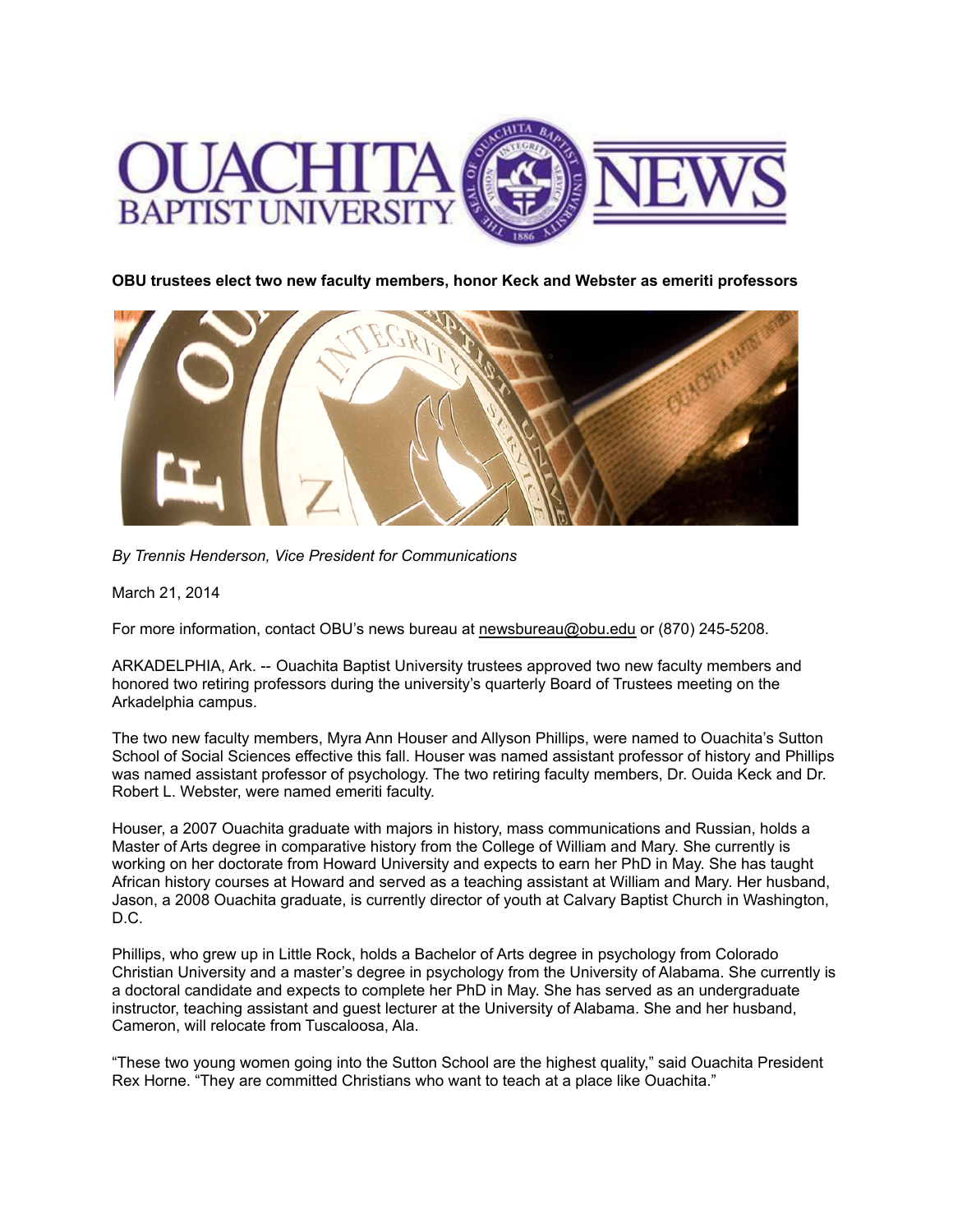Trustees also approved Sonya Arnold's position as student success coordinator in Ouachita's Academic Success Center. Arnold, who holds bachelor's and master's degrees in business administration from American InterContinental University, previously served as a human resources consultant at Oregon State University. At Ouachita, she works with the tutoring program, meeting one-on-one with students, and assists the Academic Success Center with various student success programs.

Affirming career milestones for Dr. Keck and Dr. Webster as well as other faculty members who were granted tenure, promotions and sabbaticals, Dr. Stan Poole, vice president for academic affairs, said, "We are grateful for their service and blessed by their contributions to the Ouachita community."

Dr. Keck, who serves as the Addie Mae Maddox Professor of Music, was named Professor Emerita of Music. A 1971 Ouachita graduate with a Bachelor of Music degree, she also holds a Master of Music degree from the University of Arkansas and a Doctor of Musical Arts degree from the University of Iowa.

Dr. Keck, who has served 30 years at Ouachita, began teaching piano part-time in the music department in the 1970s and joined the faculty as a full-time assistant professor in 1982. After several years away, she returned to Ouachita as an associate professor in 1996 and was promoted to professor of music in 2001. Under her instruction, Ouachita has produced student keyboard competition winners on the state, regional and national levels. Among her many leadership roles, she has chaired the University Committee and served as president of the National Federation of Music Clubs.

Dr. Webster, who holds the George Young Chair of Business, was named Professor Emeritus of Accounting. Serving at Ouachita since 1993, the Hickingbotham School of Business' first year of operation, Dr. Webster joined the faculty as an associate professor of accounting and chair of the Department of Accounting. He was promoted to professor of accounting in 1999.

A 1968 Ouachita graduate with a Bachelor of Arts degree in business administration, Dr. Webster also holds a Master of Business Administration degree from Syracuse University, a Master of Science degree in accounting from Long Island University and a Doctor of Business Administration degree from Louisiana Tech University. He also served as a commissioned officer in the U.S. Army.

In other board actions, the following faculty members were granted tenure:

- Dr. Tully Borland, Assistant Professor of Philosophy
- Dr. Joey Dodson, Assistant Professor of Biblical Studies
- Dr. Maggie Garrett, Assistant Professor of Music
- Daniel Inouye, Assistant Professor of Theatre Arts
- Dr. Chris Mortenson, Assistant Professor of History
- Dr. Steve Thomason, Assistant Professor of Political Science

The following faculty members were granted promotions:

Donnie Copeland, from Assistant Professor to Associate Professor of Art and Design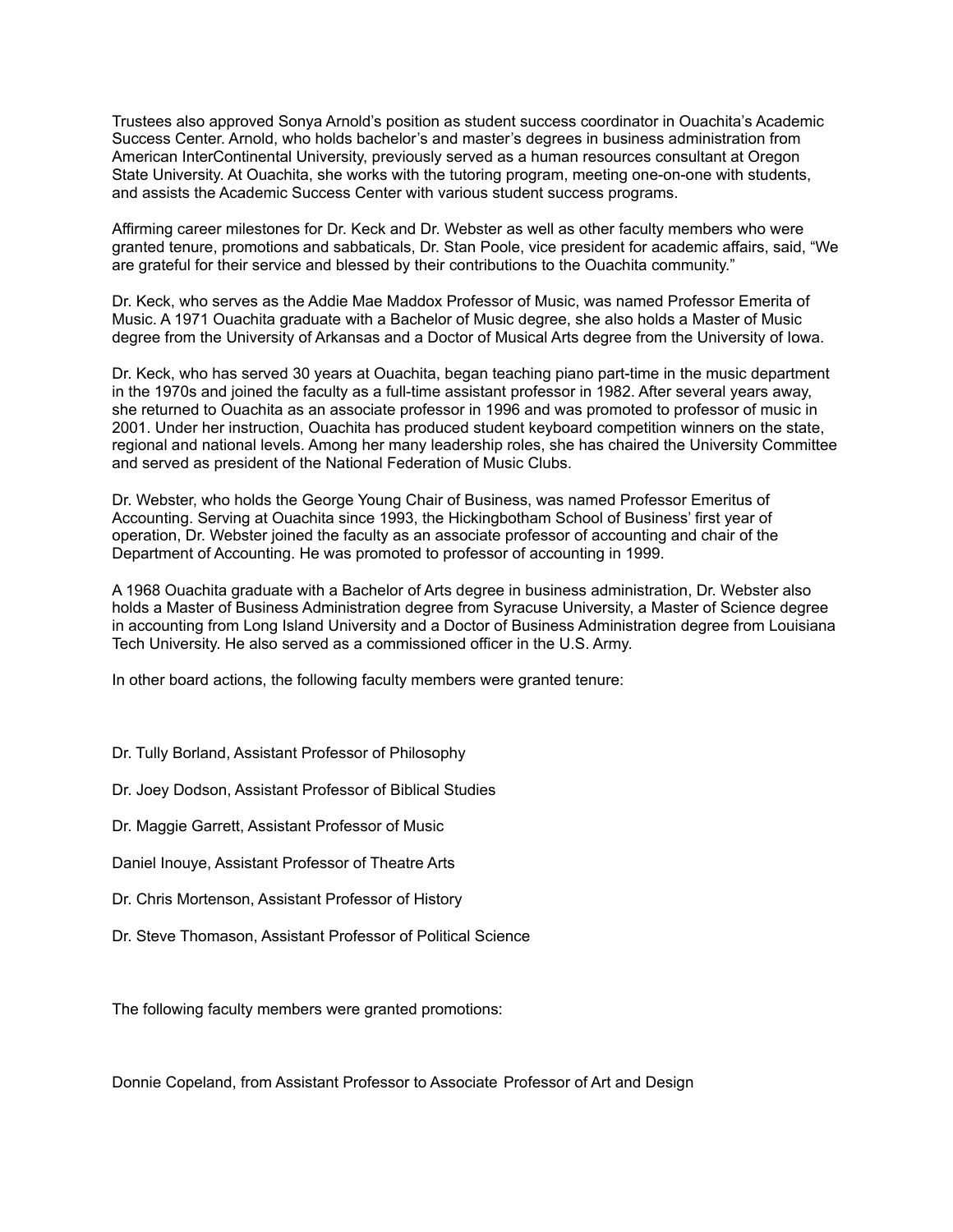Dr. Kayla Dwelle, from Assistant Professor to Associate Professor of Mathematics

Dr. Kent Faught, from Associate Professor to Professor of Management

Dr. Lori Hensley, from Associate Professor to Professor of Biology

Dr. Rob Hewell, from Associate Professor to Professor of Music

- Dr. Kevin C. Motl, from Assistant Professor to Associate Professor of History
- Dr. William C. Viser, from Associate Professor to Professor of Christian Ministries

Faculty members granted sabbaticals include:

Donnie Copeland, Assistant Professor of Art and Design (Spring 2016)

- Dr. Joey Dodson, Assistant Professor of Biblical Studies (Fall 2015)
- Dr. Kayla Dwelle, Assistant Professor of Mathematics (Fall 2015)
- Dr. Nathan Reyna, Associate Professor of Biology (Fall 2015)
- Dr. Caroline Taylor, Professor of Music (Fall 2015 or Spring 2016)
- Dr. William C. Viser, Associate Professor of Christian Ministries (Fall 2015)

In his report to trustees, President Horne noted that spring commencement is set for Saturday, May 10. He said university officials expect to confer degrees on more than 360 students – Ouachita's largest graduating class in more than 30 years. "This will be a great day," he said. "We're proud of graduates."

Citing a number of previously announced campus construction and renovation projects, Dr. Horne said plans are under way for construction of Cliff Harris Stadium, the renovation of Moses-Provine Hall to house the expanded and updated Rosemary Adams Department of Art and Design and the construction of a new facility for the Ben M. Elrod Center for Family & Community.

He said plans also are moving forward toward the implementation of a revised core curriculum in the fall as well as the launch of an off-campus Associate of Arts degree in partnership with New Life Church in Conway and plans to offer online degrees in [business](http://obu.edu/online/) and Christian studies. A campus site visit by the Higher Learning Commission is set for May, with the online degree program expected to begin in October.

Ian Cosh, vice president for community and international engagement, shared an overview of the work of the Grant Center for International Education. Describing the center's work with international students and missionary kids, Cosh said Ouachita includes about 30 internationals and 30 MKs from a combined total of 30 nations.

Cosh said English as a Second Language and other programs are aimed at "investing in the lives of young people who will become leaders in their countries." Affirming the "internationalization of the campus," he said the Grant Center also provides diverse opportunities for American students to study abroad.